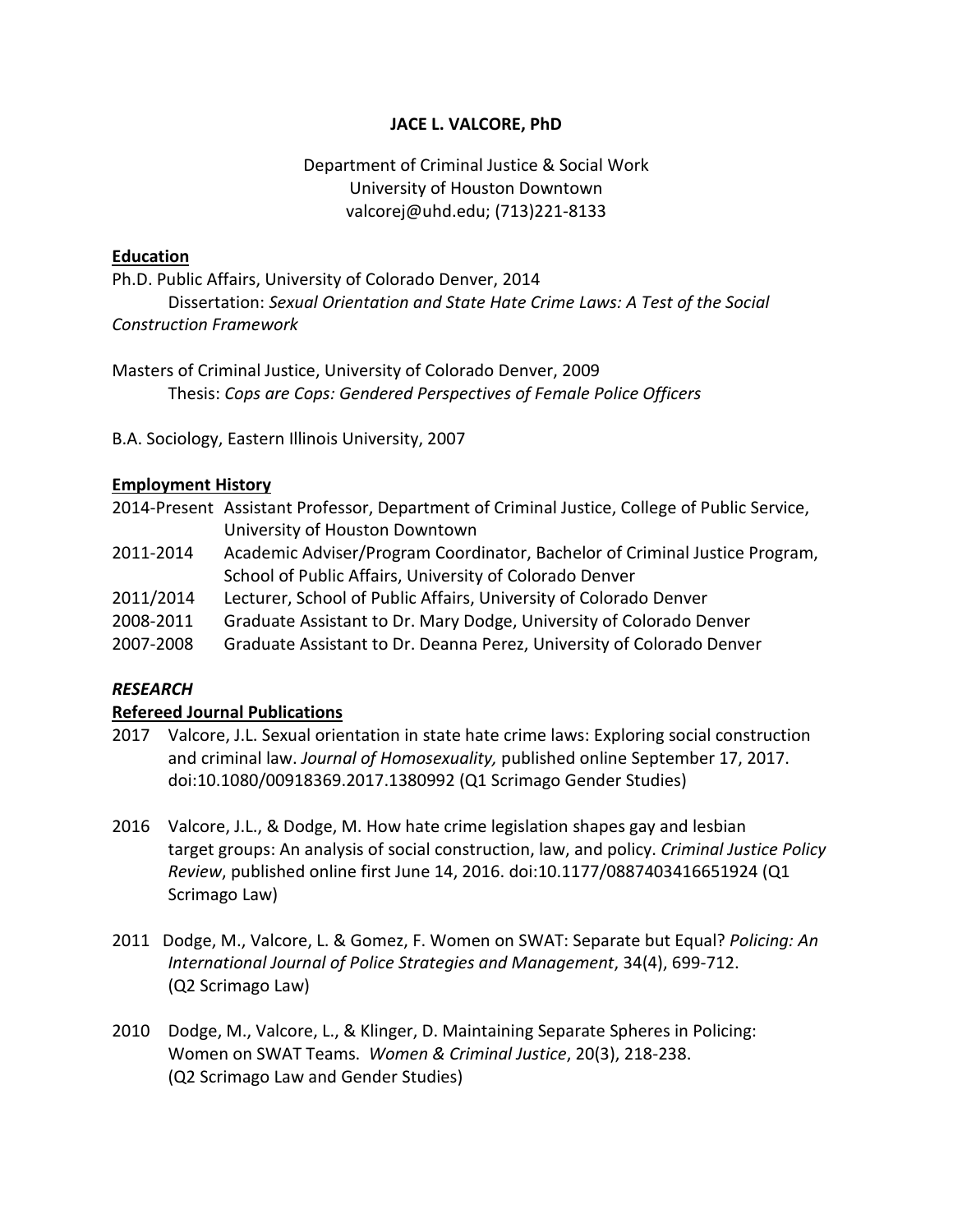#### **Book Reviews and Encyclopedia Articles**

- 2016 Valcore, L. Hate Crime. In (Ed.) W. Jennings, *The Wiley Encyclopedia of Crime & Punishment,* John Wiley & Sons, Inc.
- 2015 Valcore, L. Book Review: Can't Catch a Break: Gender Jail, Drugs and the Limits of Personal Responsibility. *The Social Science Journal, 52*(2), 290-1.
- 2014 Valcore, L. Edwin Sutherland. In (Ed.) J. Albanese, *Encyclopedia of Criminology and Criminal Justice*, Wiley-Blackwell.
- 2014 Valcore, L. Richard Quinney. In (Ed.) J. Albanese, *Encyclopedia of Criminology and Criminal Justice*, Wiley-Blackwell.
- 2009 Valcore, L. Book Review: Women & White-Collar Crime. *Journal of Criminal Justice Education*, 20(3), 314-317.

### **Editorial Experience**

2017 Valcore, J.L. & Asquith, N. (Eds.) Special Issue: The Changing Landscape for LGBTIQ Families: Challenges and Progress. *Journal of Family Strengths, 17*(2), http://digitalcommons.library.tmc.edu/jfs/.

### **Invited/Non-refereed Publications**

- forthcoming Valcore, J.L. Just genderqueer, not a threat. In (Eds.) M. Rajunov & A.S. Duane, *Letters from the Rest of Us*. Columbia University Press.
- 2017 Valcore, J.L., & Asquith, N. L. Beyond marriage: Remaining challenges for LGBTIQ families. *Journal of Family Strengths, 17*(2)
- 2017 Valcore, J.L. Criminalizing gender diversity: What Jeff Sessions and Tom Price mean for the trans\* community [blog post]. *The Gender Policy Report*, University of Minnesota.<http://genderpolicyreport.umn.edu/criminalizing-gender-diversity/>
- 2017 Valcore, J. (February 15). The real victims of the Senate's bathroom bill [op-ed]. *TribTalk,* [https://www.tribtalk.org/2017/02/15/the-real-victims-of-the-senates-bathroom-bill](https://www.tribtalk.org/2017/02/15/the-real-victims-of-the-senates-bathroom-bill/)*/.*
- 2016 Valcore, J.L. (December 7). Hate crime laws don't do enough to address bias or to improve the status of minority groups [blog post]. London School of Economics US Centre, **<http://bit.ly/2h5kWnn>**.

### **Publications under Review**

Valcore, J.L. & Pfeffer, R. (journal article). Systemic error: Measuring gender in criminological research. Submitted to *Critical Criminology*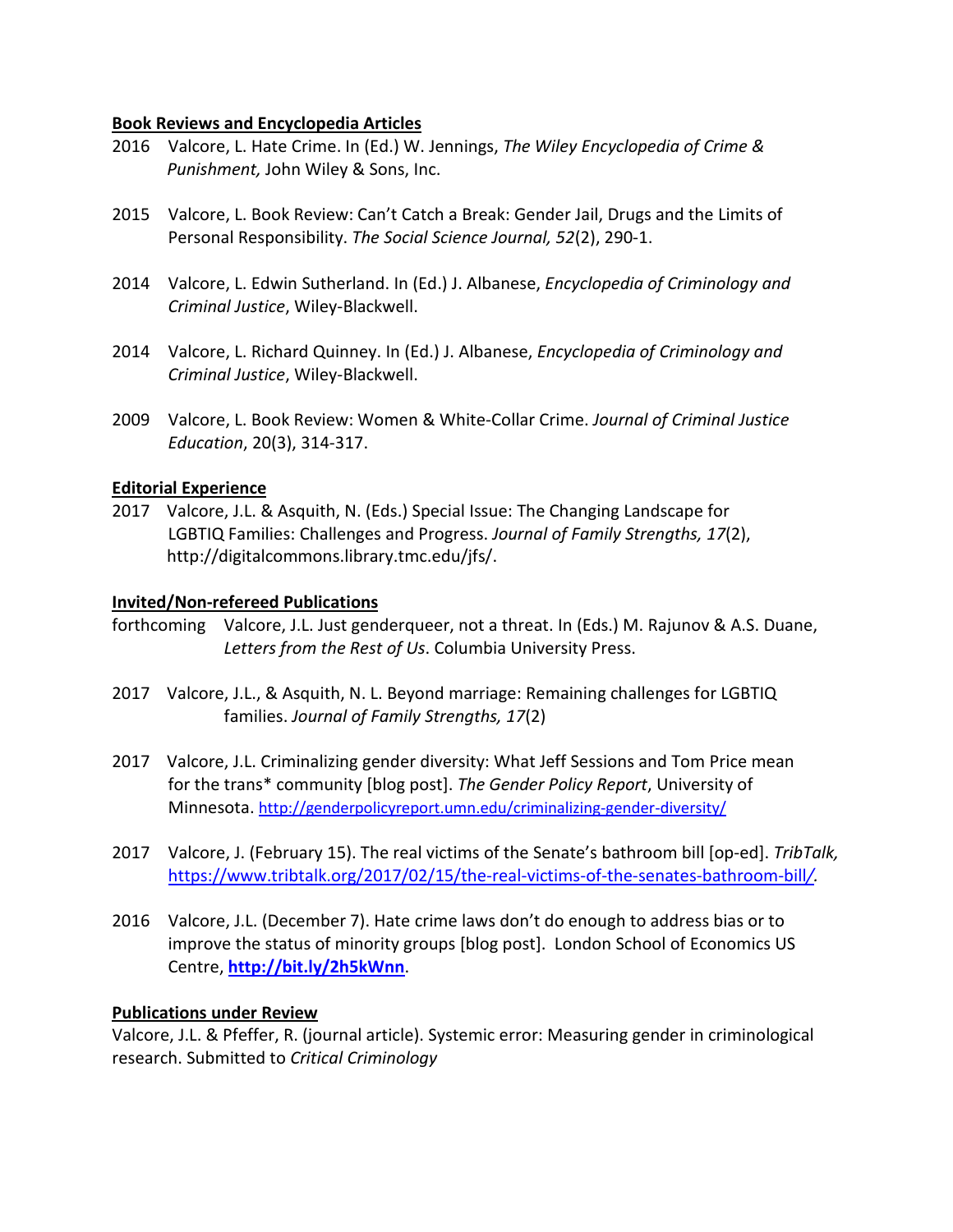Walker, A., Sexton, L., Valcore, J.L., Wodda, A., & Sumner, J. (book chapter). Transitioning to Social Justice. Submitted for (Ed.) Roberson, C. *Handbook on Social Justice in Criminal Justice,*  Routledge.

Valcore, J.L. (invited book review). One step forward, two steps back: A review of *The War on Sex.* Submitted to *Criminal Justice Review*

### **Conference Presentations**

- 2017 Valcore, J.L., & Pfeffer, R. (November). Blue lines and rainbow flags: climates of inclusion and exclusion in policing. Paper panel presentation at American Society of Criminology annual conference, Philadelphia, PA.
- 2017 Valcore, J.L. (November). Queer is as queer does. Roundtable paper at American Society of Criminology annual conference, Philadelphia, PA.
- 2017 Valcore, J.L. (April). Addressing the "Other:" The measurement of gender & gender identity and the consequences for crime and social justice. Paper presentation at the Critical Intersections of Crime and Social Justice conference, Norfolk, VA.
- 2016 Valcore, J.L. (November). Systemic Error: Measuring Sex/Gender in Criminological Research. Paper presentation at the American Society of Criminology, New Orleans, LA.
- 2015 Valcore, L. (November). "Laws Can't Change Us:" How hate crime legislation impacts the social status of target groups. Paper presentation at the American Society of Criminology, Washington, D.C.
- 2014 Valcore, L. (November). Sexual Orientation in State Hate Crimes Laws: The Interaction of Social Constructions and Public Policy. Paper presentation at the American Society of Criminology, San Francisco, California.
- 2013 Valcore, L. (November). Determining Why State Hate Crime Laws Exclude Sexual Orientation: Content Analysis of Daily Newspapers. Poster presentation at the American Society of Criminology, Atlanta, Georgia.
- 2013 Valcore, L. (November). Applying the Social Construction Framework to State Hate Crime Laws. Roundtable at the American Society of Criminology, Atlanta, Georgia.
- 2009 Valcore, L. (November). Cops are Cops: Gendered Perspectives of Female Police Officers. Paper presentation at the American Society of Criminology, Philadelphia, Pennsylvania.

## **Grants & Awards**

2018 Faculty Development Grant awarded 2017 Organized Research & Creative Activities UHD grant awarded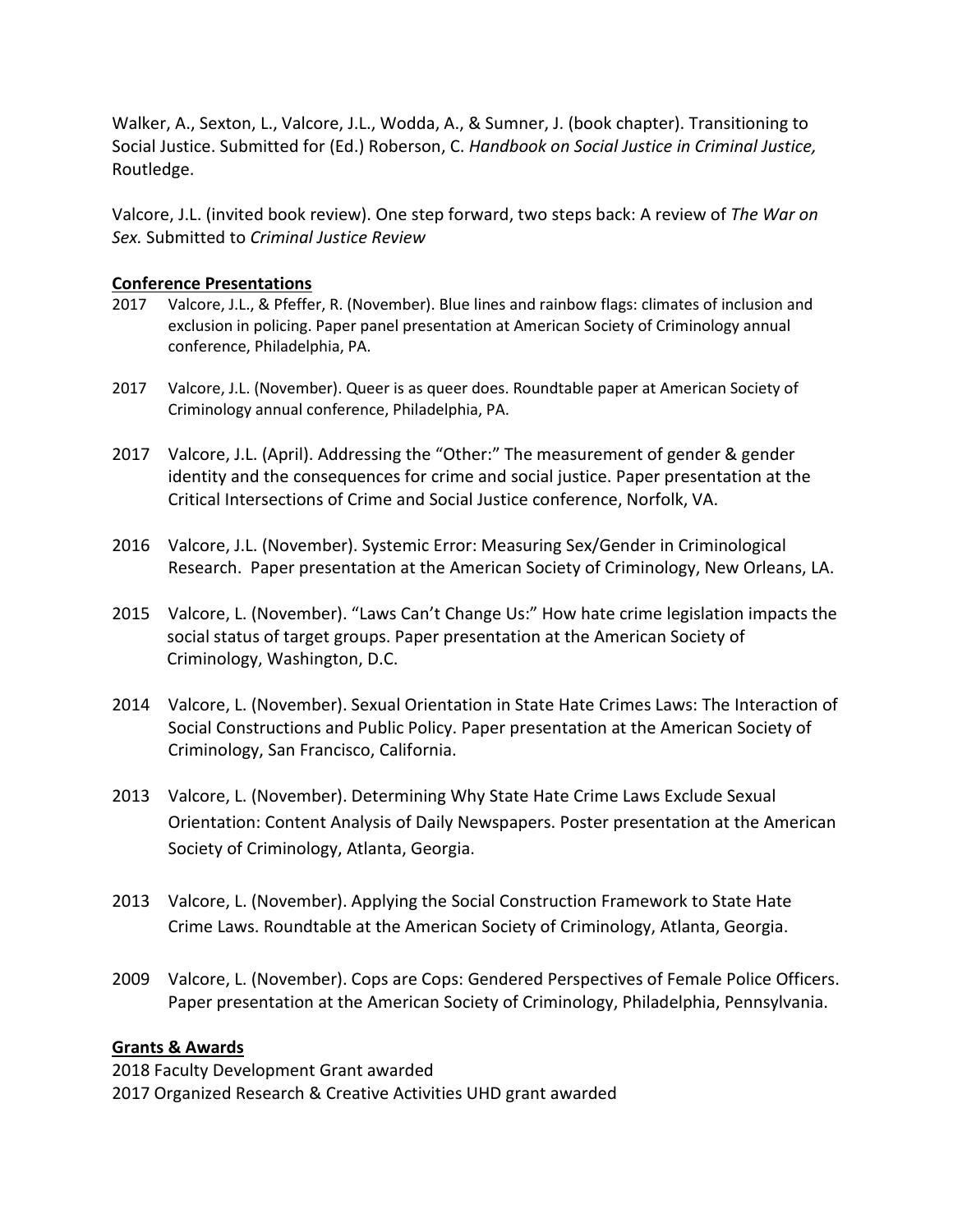2017-18 Faculty Teaching Fellowship

## *TEACHING*

# **Courses Taught**

University of Colorado Denver

- CJ 5510 Contemporary Issues in Law Enforcement (graduate online)
- CJ 4043 Law Enforcement (online)

University of Houston Downtown

CJ 2301 Police Systems (F2F; online)

- CJ 3301 Criminology (hybrid; online)
- CJ 3318 Sex Crimes (F2F; hybrid; online)
- CJ 3300 Research Methods (F2F; online)

CJ 4390 Exploring Criminal Justice Policy in Netherlands and Sweden (study abroad, hybrid)

CJ 4390 Special Topics: Hate Crimes (F2F)

CJ 6360 Special Topics: Hate Crime Laws and Bias-motivated Offenses (graduate F2F)

# **Invited Guest Lectures**

"Hate Crime Laws" for Dr. Belbot's Criminal Law class, March 2017

## **Training & Development**

2014 Quality Matters course "Improving your online course" 2015 Workshop at UH Law School "Fostering Equality" 2016-17 Faculty Deliberation Teaching Circle 2016 CTLE faculty training "Teaching Writing" 2017 CTLE faculty training "How Can Grading Policy Options Influence Student Learning?" 2017-18 Faculty Teaching Fellowship 2017 New Leaders Council Fellow

## *SERVICE*

# **Professional Associations**

American Society of Criminology

Leadership- Co-organized Queer Criminology roundtables and panels for 2017 annual conference and chaired several of them

# **Professional Service**

Journal referee for *Journal of Family Strengths, Criminal Justice Review, Journal of Criminal Justice Education, Policing, Women & Criminal Justice*

## **University, College, and Department Service**

# *University Committees*

Academic Adjustment Evaluation Committee (2017-)